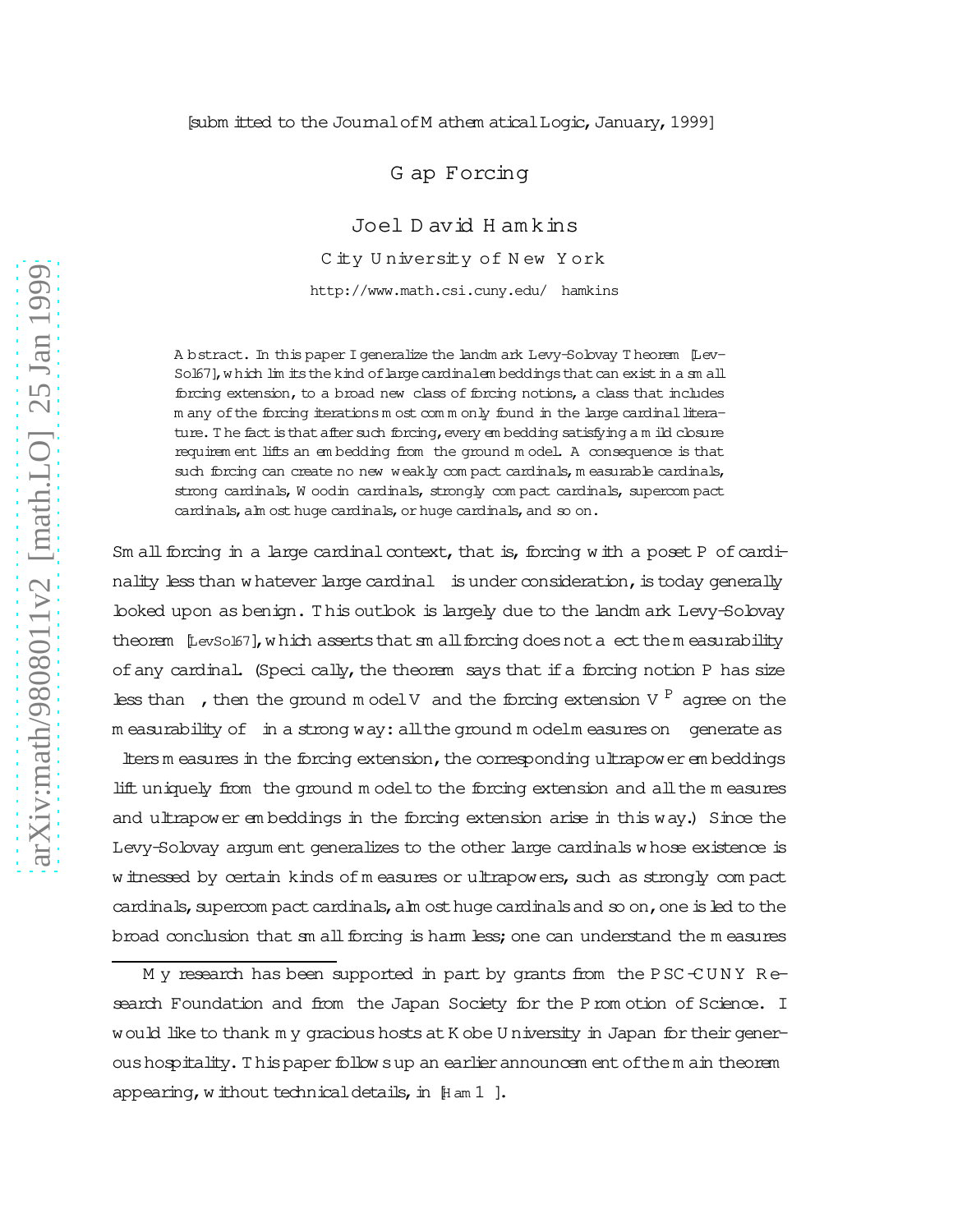in a sm all forcing extension by their relation to the m easures existing already in the ground m odel.

H istorically, the Levy-Solovay theorem addressed G odel's hope that large cardinals would settle the C ontinuum H ypothesis (ch). G odel, encouraged by Scott's  $[5\infty61]$  theorem show ing that the existence of a m easurable cardinal in plies V  $\in$  L, had hoped that large cardinals would settle the ch in the negative. But since one can force the ch to hold or failquite easily w ith  $sm$  all forcing, the conclusion is inescapable that large cardinals sim ply have no bearing w hatsoever on the C ontinuum H ypothesis.

Since that tim e, set theorists have developed sophisticated tools to com bine the two central set theoretic topics of forcing and large cardinals. The usual procedure w hen forcing w ith a large cardinal w hose largeness is w itnessed by the existence of a certain kind of elem entary em bedding  $j:V$  ! M is to lift the embedding to the forcing extension  $j:V[G]$ ! M  $[j(G)]$  and argue that this lifted embedding w itnesses that retains the desired large cardinal property in  $V$  [G ]. In this way, one is led to consider how a m easure in the ground m odelV can relate to a m easure in the forcing extension  $V$   $G$ . The m easure m ay extend to in the simple sense that or  $\pm$  m ay lift to when the ground m odelultrapower j:V! M agrees w ith the larger ultrapower  $j : V[G]! M[j(G)]$  on the comm on dom ain V. Expressed in this term inology, the Levy-Solovay theorem asserts that after sm all forcing every m easure in the ground m odelboth lifts and extends to a m easure in the forcing extension and, conversely, every m easure in the extension both lifts and extends a m easure in the ground m odel.

The truth, however, is that in the large cardinal context m ost  $\mathfrak m$  all forcing is, as it were, too sm all. R ather, one often wants to perform long iterations going up to and often beyond the large cardinal in question. W ith a supercom pact cardinal , for exam ple, one often sees reverse Easton  $-$ iterations along the lines ofSilver forcing [Sil71]or the Laver preparation [Lav78]. W hat we would really like is a generalization ofthe Levy-Solovay theorem that would allow us to understand and control the sorts of embeddings and m easures added by these m ore powerful and useful forcing notions.

H ere, I prove such a generalization. For a vast class of forcing notions, including the iterations I have just m entioned, the fact is that every embedding  $j:V[G]$ ! M  $[j(G)]$  in the extension that satis es a m ild closure condition lifts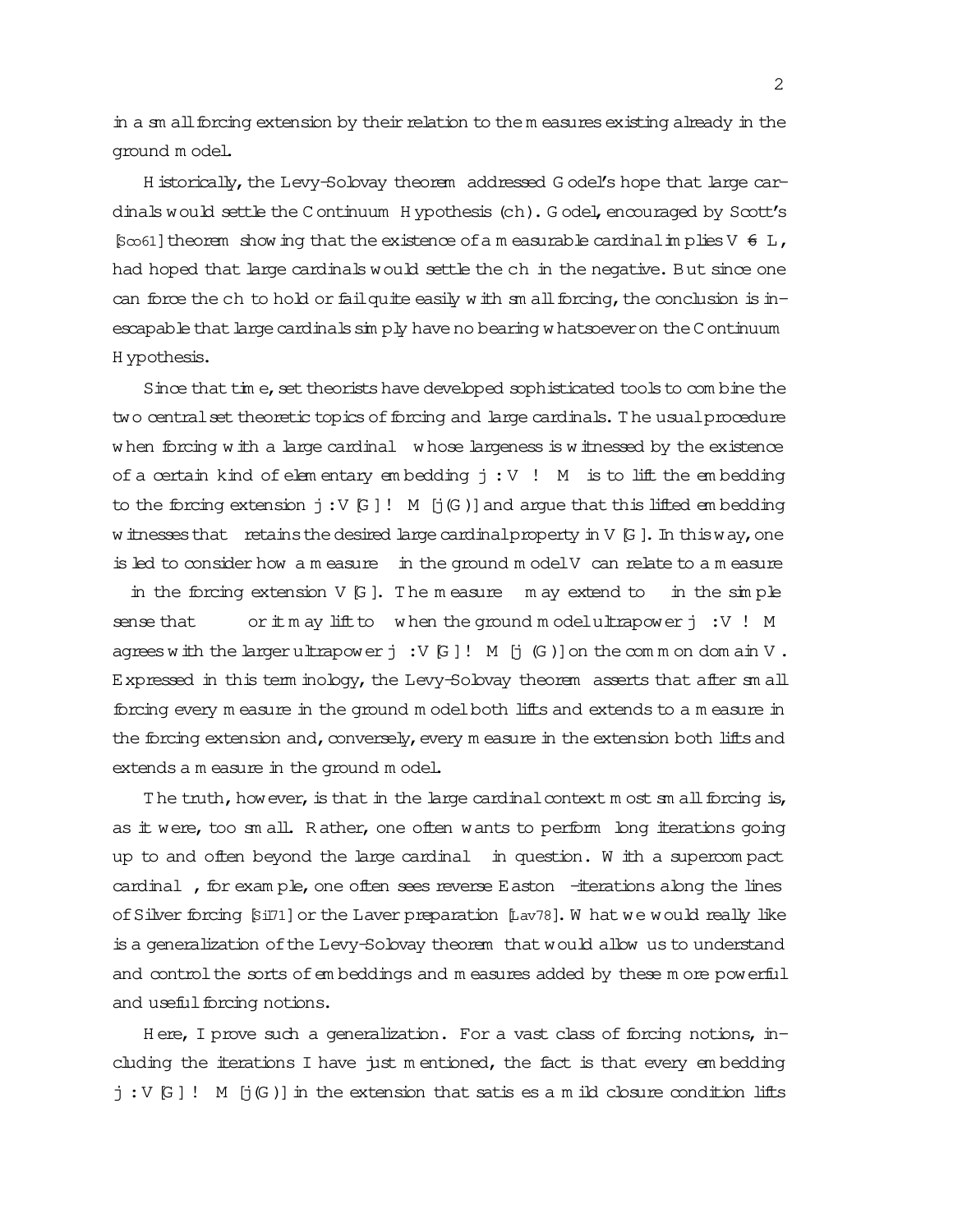an em bedding  $j:V$  ! M from the ground m odel. In particular, every measure in  $V$   $G$  ] concentrating on a set in V extends a m easure on that set in V. From this general fact, I deduce that forcing of this type creates no new weakly com pact cardinals, m easurable cardinals, strong cardinals, W oodin cardinals, supercom pact cardinals, or huge cardinals and so on.

The class of forcing notions for w hich the theorem applies is quite broad. A ll that is required is that the forcing adm it a gap at som e below the cardinal in question in the sense that the forcing factors as P  $\downarrow$  w here P is nontrivial,  $\uparrow$  j< and  $\theta$  is  $-$ strategically closed. (A forcing notion is  $-$ strategically closed w hen the second player has a strategy enabling her to survive through all the lim its in the gam e in w hich the players alternately play conditions to build a descending  $( + 1)$ sequence through the poset,w ith the second player playing at lim it stages.) T he Laver preparation, for exam ple, adm its a gap between any two stages of forcing. Indeed, in the Laverpreparation, the tail forcing is fully directed closed, not merely closed or strategically closed. And the same holds for many of the other reverse  $E$  aston iterations one  $com$  m only nds in the literature. M oreover, in practice one can often sim ply preface w hatever strategically closed forcing is at hand w ith som e harm less sm all forcing, such as the forcing to add a single C ohen real, and thereby introduce a gap at  $= 1<sub>1</sub>$ . Further, because Q- can be trivial, gap forcing includes all sm all forcing notions. Exam ples of useful gap forcing notions are abundant.

An embedding  $j:\overline{V}$  !  $\overline{M}$  is amenable to  $\overline{V}$  when  $j$  A  $2\overline{V}$  for any A  $2\overline{V}$ . G ap Forcing T heorem . Suppose that  $V$   $G$  ] is a forcing extension obtained by forcing that adm its a gap at some below and  $j:V$  [G]  $!$  M [j(G)] is an embedding w ith critical point for w hich  $M$  [j(G)]  $V$  [G] and  $M$  [j(G)]  $M$  [j(G)] in V [G]. Then M V ; indeed M = V \ M [j(G)]. If the fullem bedding j is am enable to V  $[G]$ , then the restricted embedding j V : V ! M is amenable to V. And if  $j$  is de nable from param eters (such as a m easure or extender) in V  $[G]$ , then the restricted em bedding  $j \vee j$  is de nable from the nam es of those param eters in V.

A weaker precursor to this theorem appeared in  $\mathop{\mathbb{H}}$  am 98a] $^1$ . The G ap Forcing Theorem here answers all of the open questions asked in [H am 98a] and establishes a strong generalization of the G ap Forcing C on jecture of that paper, w hich asserted that after forcing w ith a very low gap every supercom pactness em bedding is the lift

 $1$  The current proof addresses w hat is probably an inadequate discussion of s in that proof.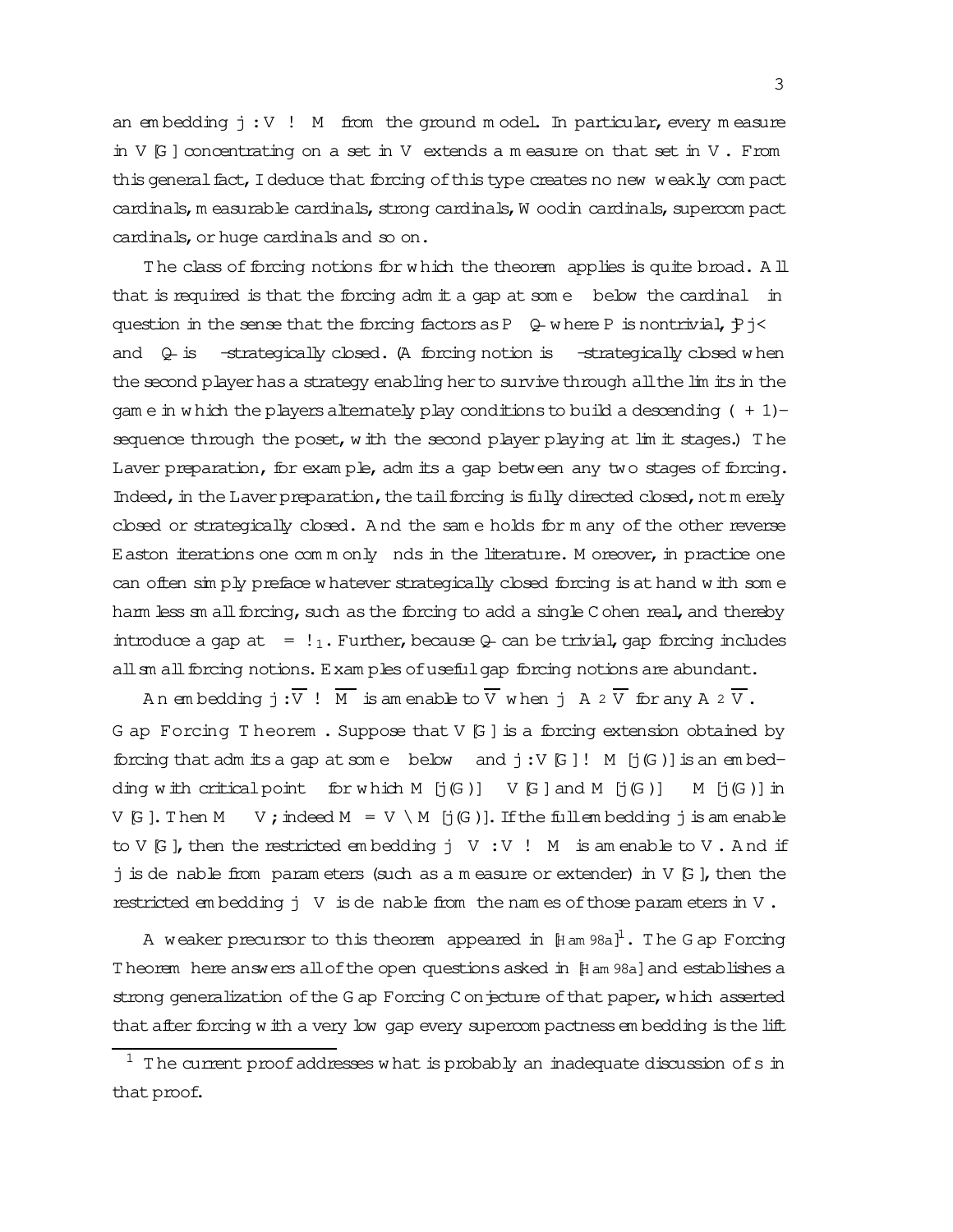of an em bedding from the ground model. The current theorem im plies much more: any kind of ultrapower em bedding is a lift.

In order to avoid confusion on a subtle point, let me rem ark that given any em bedding  $\vdots$  V  $\Box$  |  $\Box$  we can let M =  $\Box$   $f \dagger$  (V )  $\vdots$  2 ord q, and  $\ddagger$  is not dicult to see that  $j(G)$  is M -generic, that  $\overline{M} = M$  [j(G)] and m oreover that j V :V ! M . T hus,w hile the statem ent ofthe theorem concerns em beddings of the form  $j:V[G]!$  M  $[j(G)]$ , this form of embedding is fully general.

For those readers who are not completely familiar with the bizarre sorts of em beddings  $j:V[G]!$  M  $[j(G)]$  that can exist in a forcing extension, let me stress that in general, quite apart from the question of whether j lifts an em bedding from the ground m odel, one m ust not presum e even that  $M$  V. For exam ple, if is a Laver indestructible supercom pact cardinalin V and we force to add a C ohen subset A (by itself, this forcing does not adm it a gap below), then rem ains supercom pact in the extension V  $[$ A  $]$ , but any em bedding  $j:V$   $[$ A  $]$ ! M  $[j$  $(A)$ ]m ust have A  $2$  M and therefore M  $6$  V. The point is that the theorem really does identify a serious, useful lim itation on the sorts of embeddings that exist in a gap forcing extension.

M y proof will proceed through a sequence of lem m as. A variation of the K ey Lem m a rst appeared in [Ham 98a] and [Ham 98b] and was subsequently modied and appealed to in  $[$ H am Sh 198], but to be thorough I include the proofhere. O ther in portant techniques are adapted from W oodin's proof of the Levy-Solovay T heorem for strong cardinals (see [H am W dn]); indeed, W oodin's techniques are peppered am ongst the proofs of several of the lem m as below, and I could not have proved the theorem w ithout them .

Let  $m$  e de ne that a sequence in a forcing extension is fresh w hen it is not in the ground m odelbut all of its proper initial segm ents are. Thus, it is a new path through a tree in the ground m odel.

K ey Lemma  $1.$  If  $\uparrow$  j , Q is -strategically closed and  $\infty f$  () > , then P Q adds no fresh -sequences.

P roof: It su ces to consider only sequences of ordinals. Furtherm ore, since any fresh -sequence of ordinals below m ay be easily coded w ith a fresh binary sequence of ordinal length , which has the same  $\infty$  nality as , it suces to prove only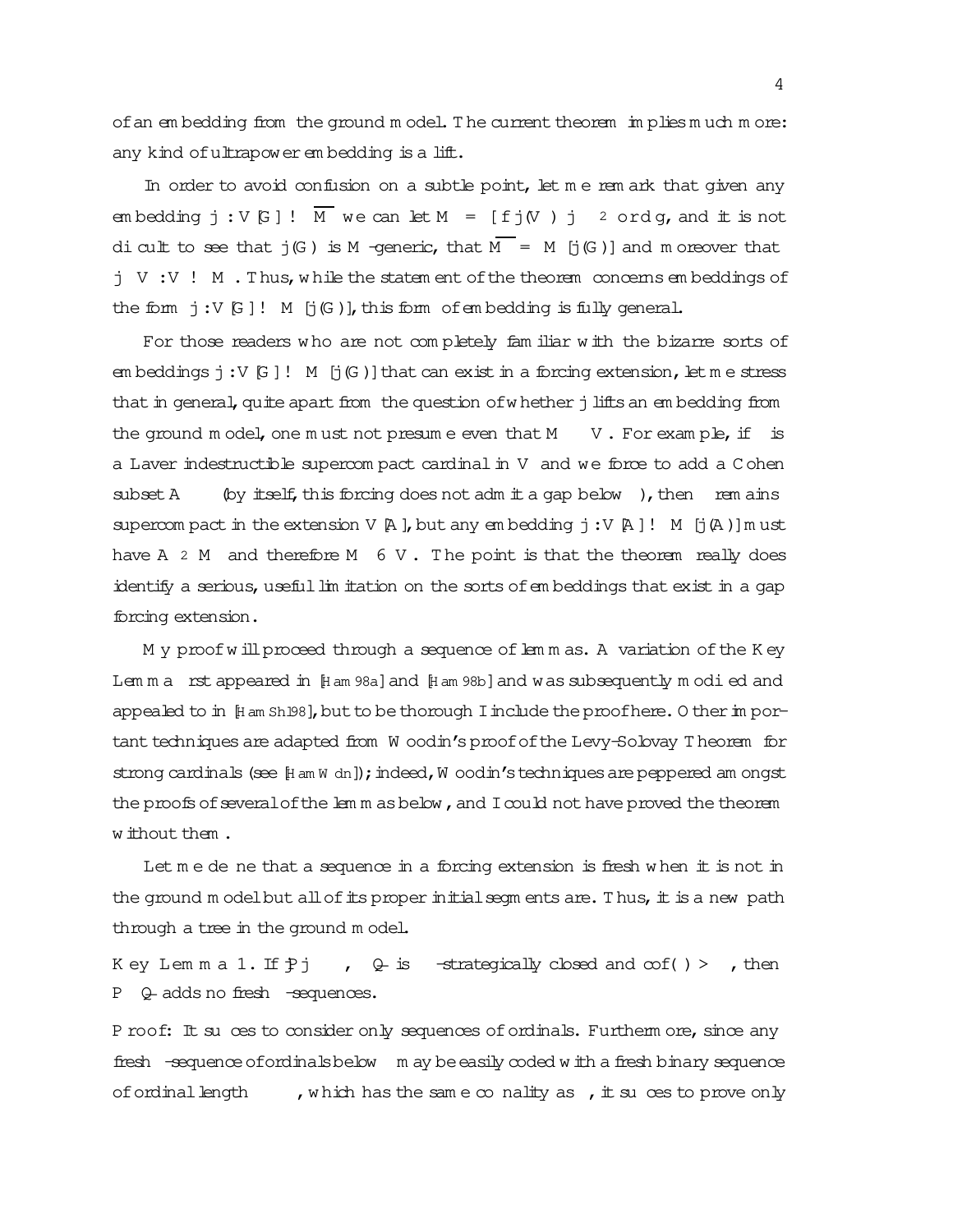that no fresh binary sequences are added. So, suppose towards a contradiction that is the P  $Q$ -nam e of a fresh binary -sequence, so that

P \_Q 2 2 & j2 V & 8 < ( 2 V ):

Since P is nontrivial, by re nining below a condition if necessary we m ay assume  $\pm$ adds a new subset of some m inimal , so that for some name  $h$ :

$$
P h^2 2 \& h^2jV \& 8 \& (h^2 V) :
$$

For every condition hp;qi 2 P  $Q$  let  $b_{npqj}$  be the longest sequence b such that hp;qi b . N ote that  $\infty f$  ( ) > is preserved by both P and Q.

I claim that a certain weak Prikry property holds, namely, that there is a condition hp;  $q_i$  such that for for any  $\leq$  and any stronger condition of the form hp; $\underline{r}$  ithere is an even stronger condition of the form hp; $\underline{s}$  ithat decides . That is, below  $hp;q$  i the rst coordinate need not change in order to decide  $m$  ore and m ore of  $\cdot$  To see w hy this is so, suppose g G is V-generic for P  $\mathcal{Q}$ . For every  $\langle$  there is a condition hp ; q i 2 g G that decides . Since  $\infty f$  () > , it m ust be that a single condition  $p$  is used for unboundedly m any  $p$ . Thus, in fact, this condition p could have been used for every . So for every there is a name q\_such that hp;qi 2 g G decides . By strengthening p if necessary, we m ay suppose that this state of a airs is forced by a condition of the form hp;qi. W hat thism eans is that for any and any stronger hp;  $r$  i there is an even stronger hp;  $s$  i that decides  $\qquad$  , as I claim ed.

Since no condition decides all of  $\mu$ , it follow s from this that for any condition hp; $\underline{r}$  i hp;qi there are nam es  $\underline{r}_0$  and  $\underline{r}_1$  such that hp; $\underline{r}_0$  i,hp; $\underline{r}_1$  i hp;qi and  $b_{hp,r_0 i}$  ?  $b_{hp,r_1 i}$ .

N ow I w ill iterate this fact by constructing in V a binary branching tree whose paths represent (nam es for) the rst player's plays in the game corresponding to Q\_. U sing a nam e \_that w ith fullboolean value nam es a strategy w itnessing that Q- is —strategically closed in V  $^{\text{P}}$  , the basic picture is that while the second player obeys  $\overline{\phantom{a}}$ , the tree w ill branch for the rst player w ith m oves corresponding to the conditions  $r_i$  given by the previous paragraph. Specically, I will assign in V to each t<sup>2</sup>  $2<sup>2</sup>$  a name  $q_t$  so that along any branch in 2 the condition p forces that the nam es give rise to the rst player's moves in a play through Q- that accords w ith the strategy \_. That is, the next m ove is always below \_of the previous m oves. The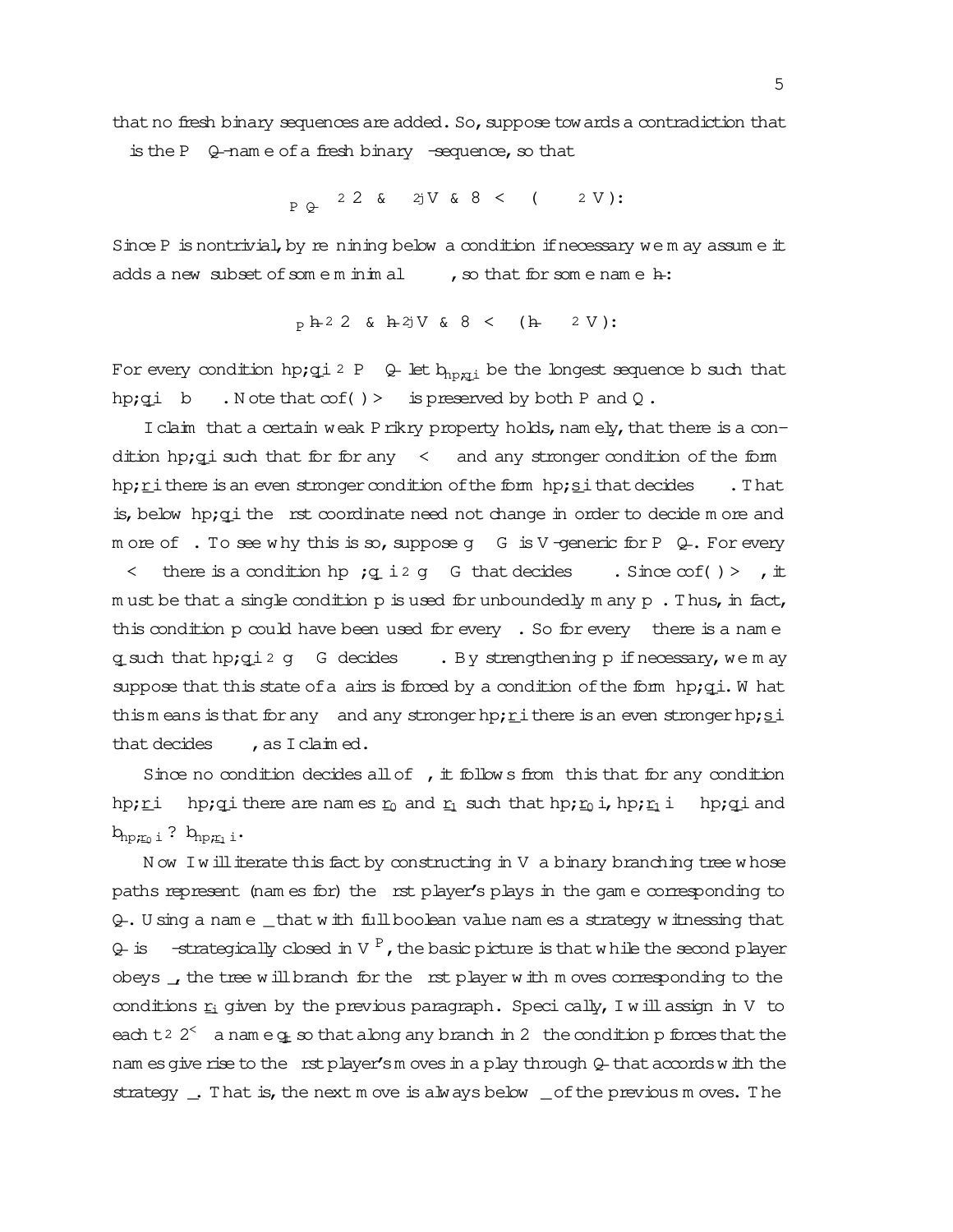rst player begins w ith  $q_2 = q$ . If  $q_t$  is dened, let  $r_t$  be the name of the condition obtained by applying the strategy against the play up to this point, i.e. the play in which the rst player plays  $q_s$  for s t. By induction, p forces that these conditions give rise to a play according to  $\overline{I}$ , and so p forces that  $r_t$  is stronger than all  $q_s$  for s t. Now, by the previous paragraph the rst player m ay reply with either  $q_{t\gamma}$ or  $q_{r1}$  chosen so that hp; $q_{r1}$ i hp; $r_t$ i and  $b_{np;q_{r0} i}$  ?  $b_{np;q_{r1} i}$ . Sim ilarly, ifthas lim it ordinal length, then since the strategy is forced to be w inning for the second player, there w illbe a condition  $r<sub>t</sub>$  that is the result of the strategy \_applied to the previous play hq<sub>s</sub> js ( $t$ i, and we m ay therefore have the rst player choose any  $q_t$  such that hp; $q_t$  i hp; $r_t$  in order to continue the iteration. The eects of this construction are rst, that w henever t t, then hp; $q_i$  i hp; $q_i$  i, and second, that  $b_{np,q_{r0} i}$  ?  $b_{np,q_{r1} i}$ . The m ap t $\overline{v}$  q\_t lies in V.

Now suppose that g G is V-generic below the condition hp;  $q_i$ . In V  $[q]$ , let h =  $h_g$  be the new -sequence added by P; let  $q_t = (q_t)_q$  be the interpretation of the nam es constructed in the previous paragraph; and let  $= (\int_{\alpha} b \, e \, d\theta)$  be the interpretation of the strategy. By the assum ption on  $h$ , every initial segm ent  $t$  ( h lies in V. By construction, the sequence hqt jt (h i represents the plays of the rst player in a play that accords w ith the strategy  $\cdot$ . Thus, since the strategy is w inning for the second player, there is a condition r below all of them (i.e. the  $t<sup>th</sup>$  m ove). Thus, r forces that  $b = \left[ \frac{1}{t(k_{np}k_{np+1})} \right]$  is a proper initial segm ent of , and consequently b  $2 \,$  V . By construction, however, for any  $t \,$   $2 \,$   $2<sup>0</sup>$  we know t hexactly when  $b_{hp,x_t}$  i b, since w henever  $t^i$  i rst deviates from h the construction ensures that  $b_{np;x_{n+1}}$  deviates from b.W e conclude that h 2 V , a contradiction. Lem m a

Let  $m \in \mathbb{N}$  continue with the proof of the theorem . Suppose that V  $[G]$  is a forcing extension obtained by forcing that adm its a gap at  $\leq$  and  $j:V[G]$ ! M  $[j(G)]$  is an embedding with critical point such that M  $[j(G)]$  V  $[G]$  and M  $[j(G)]$  M  $[j(G)]$  in V  $[G]$ . Exhibiting the gap, we have V  $[G] = V [G]$  [H ] where g H P  $\&$  is V-generic for nontrivial forcing P with  $\frac{1}{2}$ j < and  $\&$  is strategically closed. The embedding can therefore be written as  $j : V[g][H]$ ! M [g][j(H )]. Im ay assume that is regular, since it might as well be  $\ddot{\rm p}$   $_{\rm J}^{\rm f}$  . Since the critical point of j is , every set in V is xed by j. It follows that  $V = M$ . In the next few lem m as, I will show even m ore agreem ent between M and V.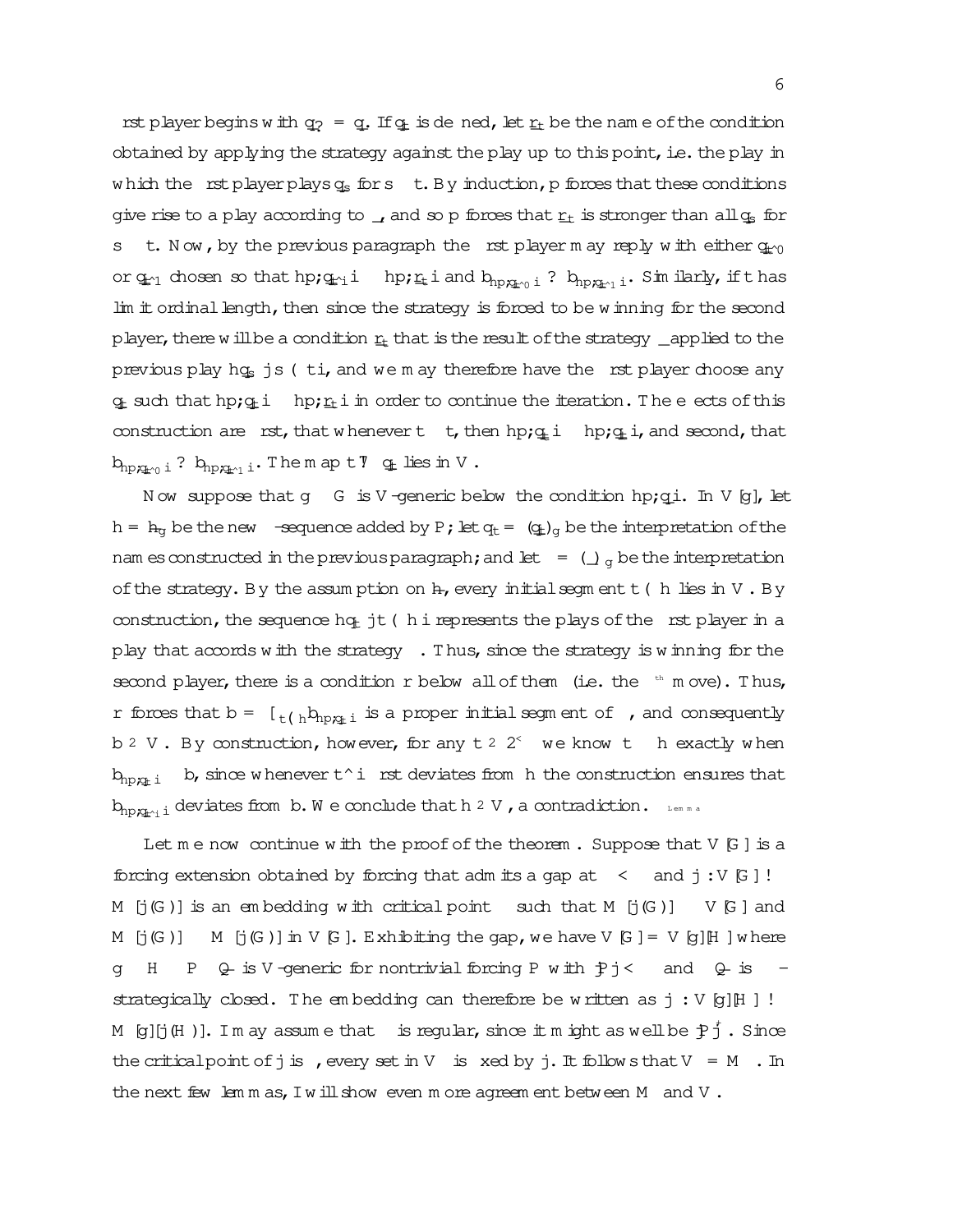Lem m a 2. Every set of ordinals in V  $[**G**]$  of size is covered by a set in M  $\setminus$  V ofsize .

P roof: Since has size , it m ust be in both V [g] and M [g]. Thus, using the nam es in V and M, there are sets  $s_0$  2 V and  $s_1$  2 M of size such that  $s_0$ and s<sub>1</sub>. Iterating this idea, bouncing between sets in M and sets in V, we can build in V [G] an increasing sequence of sets  $\sim$  = h j < i such that  $_0 =$  , <  ! , and for conally m any , 2 V and for conally m any ,  $2 M$ . Let =  $\lceil \sim$ . Thus certainly and has size. It rem ains to show 2 M  $\setminus$  V. By the strategic closure of Q we know  $\sim$  2 V [g], and so it has a name s 2 V. Since  $\infty$  nally often 2 V, there m ust be conditions in g forcing each instance of this, but since  $Pj$  < and is regular, a single condition p 2 g m ust work unboundedly often, and decide unboundedly m any elem ents of s. Thus, p also decides the union, and so  $2 \text{ V}$ . Similarly, by the closure of the embedding itm ust be that  $\sim$  2 M [j(G)] and consequently by the strategic closure of j(Q) actually  $\sim$  2 M [g]. Thus, it has a name  $\pm$  2 M , and again because  $\infty$  nally often 2 M there m ust be a single condition  $p^2$  g deciding unboundedly m any m any elem ents oft. Thus, this condition decides the union, and so  $2$  M, as desired. Lemma

Lem m a 3. M and V have the same -sequences of ordinals.

P roof: It su ces to show that [ord] is the same in M and V. Suppose that ord has size and is in either M or V. By the previous lem m a there is a set  $2 V \setminus M$  of size such that . In both M and V we m ay enum erate = f j  $\leq$  g in increasing order, where = ot()  $\leq$   $^+$ . Let  $A = f$  j 2 g. This set is de nable from and and therefore must be in either  $M$  or  $V$ , respectively, as is in either M or V. But since A , it must be in V = M , and so it is in both

M and V. Thus,  $= f \quad j \quad 2 \text{ A g is also in both M and V, as desired. }$ 

 $Lem m a 4.M V.$ 

P roof: It suces to show that P ( )  $^{\text{M}}$  V for every ordinal . Suppose A is in M . By induction, Im ay assume that every initialseqm entofA is in V. If  $cof()$ then A m ust itselfbe in V, for otherw ise it would be fresh over V, contradicting the K ey Lem m a. So we m ay assume that  $\cot() <$ . Thus, by the distributivity of Q, it follow sthat A 2 V [g], and so A =  $A_{\alpha}$  for som e nam e A-2 V. Pick som e enorm ous and an elem entary substructure  $X$  V of size containing  $A$ - and P as well as

every elem ent of  $P$ . It follow sthat g is X-generic, that X [g]  $V$  [g] and furtherm ore

7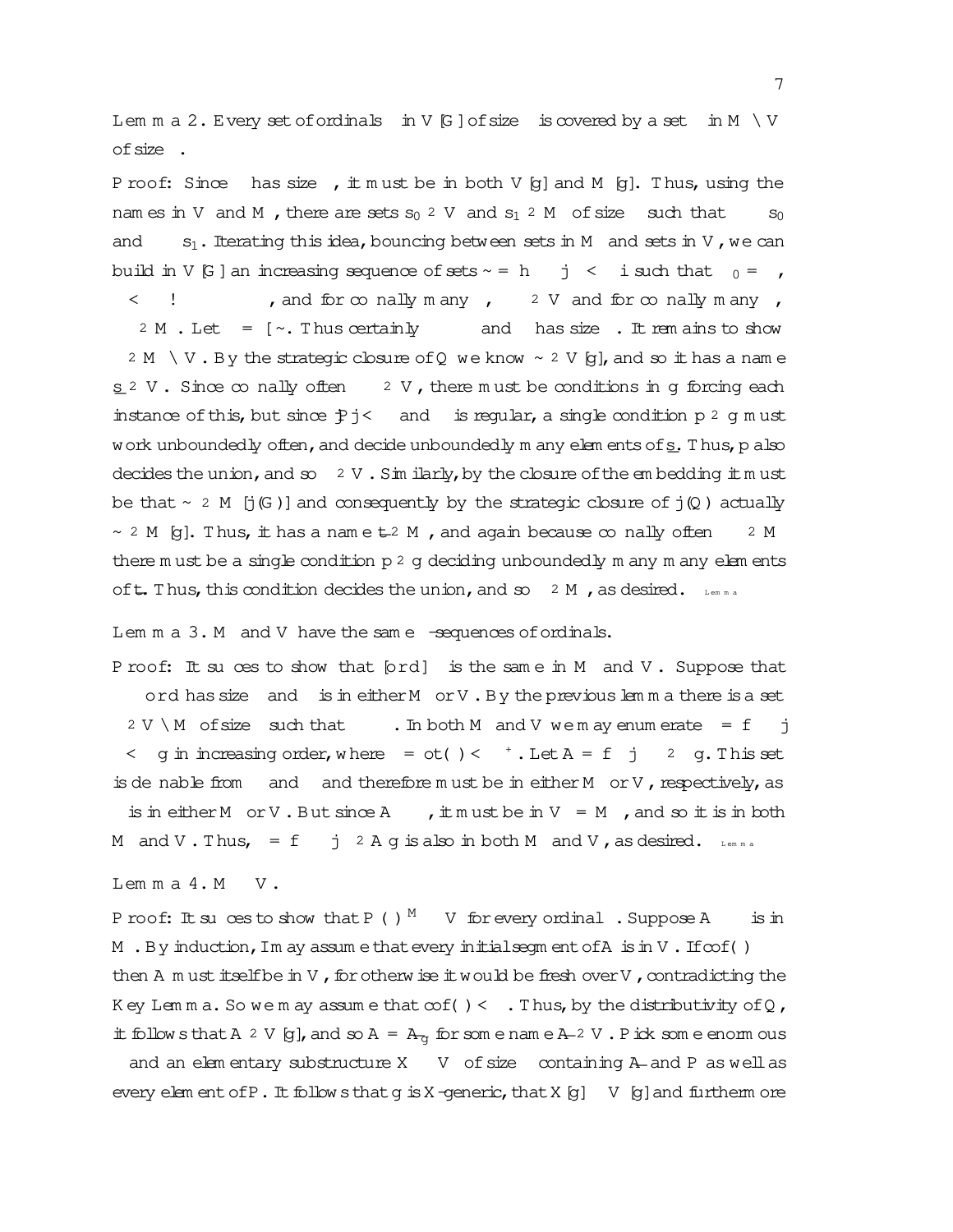that X and X  $[q]$  have the same ordinals. Since X \ ord is a set of ordinals in V of size, by the previous lem m a it m ust also be in M. And since A 2 M, it follows that  $a = A \setminus X$  is also in M, and so again by the previous lemma, a is in V. Thus, there is som e condition  $p^2$  g that forces  $X \setminus A = a$ . That is to say, p decides A-( ) for every  $2 \times .$  Thus,

 $X \div 8$  (p decides  $A$ -( )):

By elem entarity, it m ust be that V also satis es this, and so p decides  $A$ -( ) for all . Thus,  $A \ 2 \ V$ , as desired. Lemma

By sim ply enum erating any set in M, it follows from the previous two lemmas that M  $\text{in } V$ .

Lem m a 5.  $M = V \setminus M$  [j(G)].

P roof: Since M V by the previous lemma it follows that M V \ M  $[j(G)]$ . For the converse, let me rst show that any set of ordinals A in both V and M  $[j(G)]$ is in M . Suppose  $A$  and, by induction, all the proper initial segments of  $A$  are in M. If the  $\infty$  nality of is at least, then A must be in M because otherwise it would be a fresh set added by j(G ) over M in violation ofthe K ey Lem m a. So Im ay assume that  $\cot() < .$  Thus, A is the union of a -sequence of sets in M. Since M  $\text{M}$  in V, it follows that A is in M, as desired. Suppose now that a is an arbitrary set in  $V \setminus M$  [j(G)] and, by 2 -induction, that every elem ent of a is in M. It follows that a is a subset of an element b2 M. Enum erate b= fb  $j < q$ in M and observe that it is enough to know that the set  $A = f \lt f$  jb 2 aq is in M . But this is a set ordinals in V \ M  $[j(G)]$ , and so the proof is complete. Lemma Lem m a 6. If the full embedding  $j : V[G]!$  M  $[j(G)]$  is amenable to V  $[G]$ , then the restricted em bedding j V :V ! M is am enable to V .

P roof: Suppose that  $j:V[G]$ ! M  $[j(G)]$  is am enable to V  $[G]$ . In order to show thatj V :V ! M is am enable to V ,I m ust show thatj A 2 V for any A 2 V . U sing enum erations of the sets in V, it suces to show that  $j = 2$  V for every ordinal . And to prove this, it suces to show that  $j''$  2 V for every ordinal. Let  $A = i$ ", and suppose by induction that every initial segm ent of A is in V.By the am enability of the fullem bedding, we know that  $A \times V$  [G]. If  $\infty f$  () then A m ust be in V for otherw ise it would be fresh over V, in violation of the K ey Lem m a. So Im ay assume that  $\cot() < .$  Consequently, by the distributivity of Q,  $\pm$  must be that A 2 V [g], and so A =  $A_{\text{q}}$  for som e nam e  $A_{\text{q}}$  V . A gain choose som e large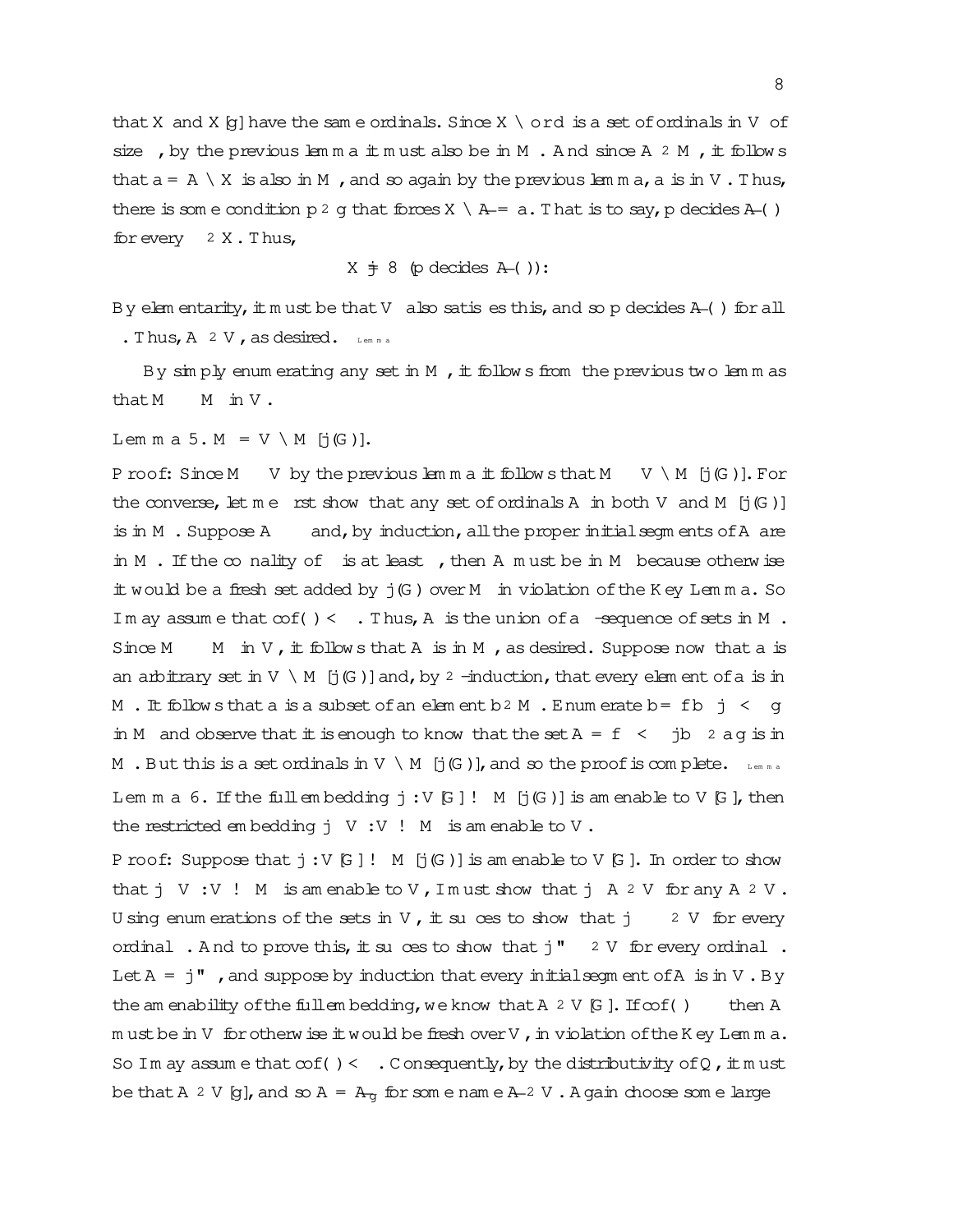and X V of size containing A- and P as well as every element of P. It follows that X \ ord = X[g]\ ord. The set X \ ord is a set of ordinals of size in V, and consequently it is in M by the lemma above. Let  $a = A \setminus X = A \setminus X$  [g]. Since this is a subset of  $j''$  of size  $\lt$ ,  $\pm$  m ust be equal to  $j''$  b=  $j'$  (b) for some set b of size. By the cover lem m a above, there is a set c in both  $M$  and  $V$  such that  $b$  c and c has size . Now simply compute  $a = j''b$  (j"c) \ X (j" ) \ X = a, and so  $a = (j' \circ) \setminus X$ . But  $j'' \circ = j(c)$  2 M  $V$ , and so a is in  $V$ . Now, continuing as in the previous lem m a, there m ust be a condition  $p \, 2 \, g$  forcing this. So p decides A\_( ) for every  $2 X. By the$  elem entarity of  $X \cup Y$  itm ust be that p decides A\_( ) for every ordinal. Thus,  $A$  is in  $V$ , as desired. Lemma

Lem m a 7. If the fullem bedding  $j:V[G]$ ! M  $[j(G)]$  is de nable from param eters (such as a m easure or extender) in V  $[G]$ , then the restricted em bedding  $j \ V : V$  ! M is denable from the names of those parameters in  $V$ .

P roof: This follow s actually from the previous lemma. Suppose that  $j:V[G]$ ! M  $[j(G)]$  is de nable from the param eter z in V  $[G]$ . Thus, there is som e formula ' such that  $j(a) = b$  exactly when V  $[G] \neq 'a; b; z]$ . Fix a nam e z for z. Thus, for a 2 V we have  $j(a)$  = b exactly when some p 2 G forces that '(a;b;z). Since any de nable em bedding is am enable, it follows by the previous lem m a that  $j \vee j$  is in V for every . Thus, for every there is a condition  $p \, 2 \, G$  that forces that the relation '(a;b;z) in V [G] agrees w ith the relation j(a) = b for a 2 V and b2 V<sub>j()</sub>. T hat is, p forces that the relation '  $(a,b;z)$  for a and b in the appropriate dom ain produces exactly the set  $j \vee$ . By the A xiom of R eplacem ent, there m ust be a singlep that works for unboundedly m any . Thus, for this p we know that  $j(a) = b$ exactly when p forces ' (a;b;z), for a and b in V. So j V is de nable from z in V . L em m a

T his com pletes the proofofthe theorem . Iw illnevertheless quickly prove one additional lem m a that w ill assist in the proofs of the corollaries to com  $e$ .

Lem  $m a 8$ . U nder the hypothesis of the theorem,

1. IfM  $\lceil (G) \rceil$  M  $\lceil (G) \rceil$  in V  $G$   $\lceil$  then M  $\lceil M \rceil$  in V.

2. If  $V$  M  $[i(G)]$  then  $V$  M.

P roof: For  $1$ , if  $M$   $[j(G)]$   $M$   $[j(G)]$  in  $V$   $G$   $]$  then any  $-$ sequence of elem ents of M that lies in V m ust lie in V \ M [j(G)], and consequently in M . For 2, if V  $M$  [j(G)] then V  $V \setminus M$  [j(G)] = M . Lemma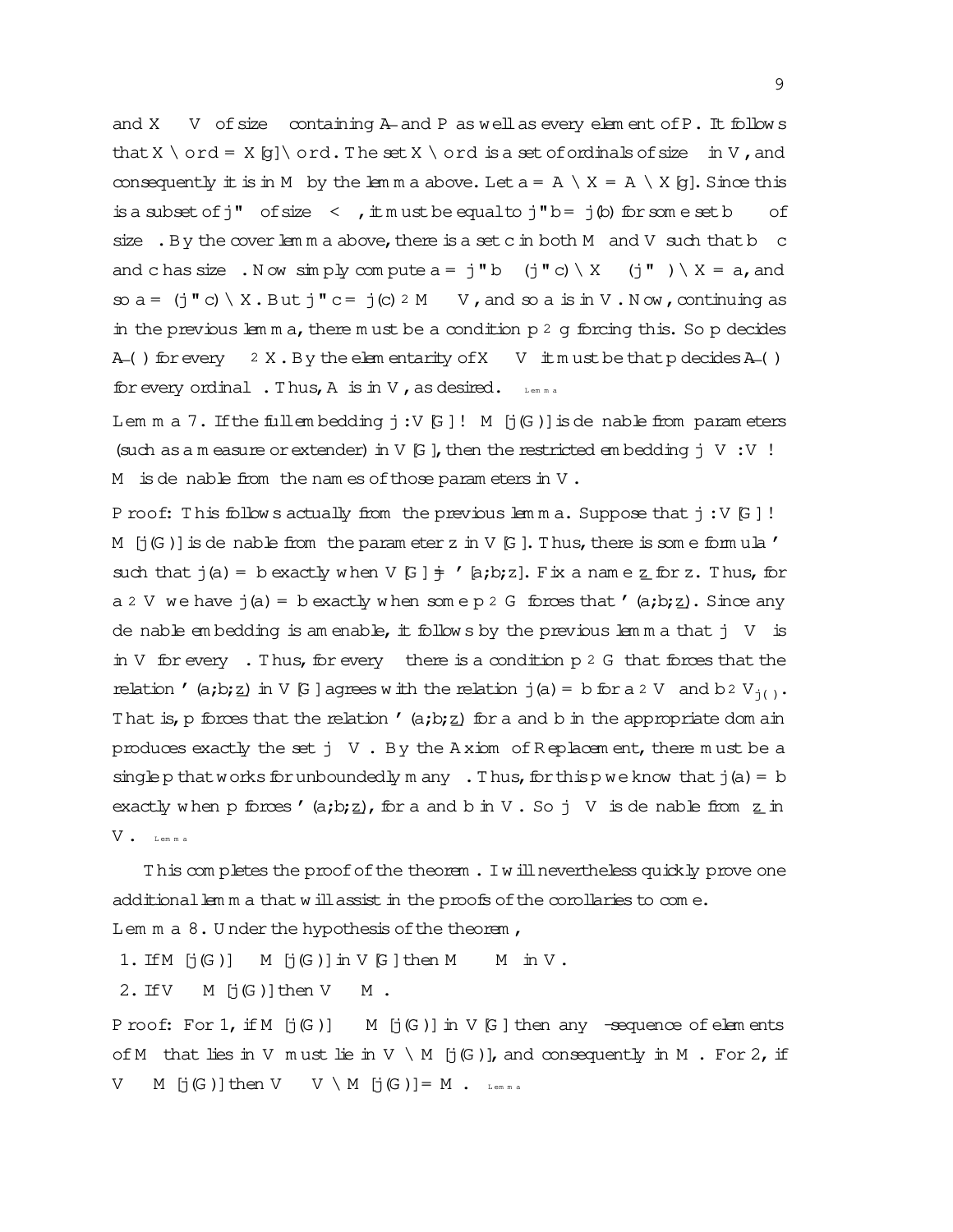O ne m ust take care w ith strongness em beddings in order to satisfy the closure hypothesis in the theorem . A cardinal is -strong w hen there is an em bedding  $j: V$  ! M with critical point such that V M and  $j() >$  . Let me de ne that an embedding  $j:V$  ! M is -cbsed when M  $M$ . The problem w ith strongness em beddings, of course, is that they need not satisfy any degree of closure. By factoring through by the canonical extender, however, one obtains a naturalem bedding, m eaning in addition that  $M = f j(h)(s) j h 2 V \& s 2 V g$ . And for alm ost every these natural embeddings do satisfy the closure hypothesis ofthe theorem .

Lem m a 9. If is  $-strong$ , then the natural  $-stromepess$  em beddings  $j:V$  ! M are -closed if is a successor ordinal or a lim it ordinal of  $\infty$  nality above , and otherw ise they are  $<$   $cot()$  -closed.

P roof: It su ces to consider  $>$  . Suppose that  $j : V$  ! M is a natural strongness em bedding, so that  $cp(j) = rV$  M and  $M = fj(h)(s)$  js 2 V & h  $2 \text{ V g.}$  In the rst case, suppose that =  $+1$  and hj $(\text{h})$  (s) j < i is a  $-$ sequence of elem ents from  $M$ . Since a  $-$ sequence of subsets of  $V$  can be coded with a single subset of V, it follows that hs  $j \leq i$  is in M. A lso, the sequence hj $(h)$  j < i = j $(hh)$  j < i) is in M . Thus, the sequence hj $(h)(s)$   $j < i$  is in M, as desired. For the next case, when is a lim it ordinal of  $\infty$  nality larger than , then on  $\infty$  nality grounds the sequence hs j < i is in V, and hence in M, so again hj $(h)$  (s) j < i is in M, as desired. Finally, suppose is a lim it ordinal and  $\langle \infty f() \rangle$ . If  $h \in \mathbb{N}$  (s)  $j \langle i \rangle$  is a sequence of elem ents from M, then again on  $\infty$  nality grounds we know hs  $j < i$  is in V and hence in M, and so hj $(h)(s)$  j < i is in M, as desired. Lemma

The consequence of this argum ent is that except for the lim it ordinals of sm all  $\infty$  nality, the G ap Forcing T heorem applies to strongness em beddings.

I would like now to prove a series of corollaries to the G ap Forcing T heorem. I hope these corollaries tend to show that for a variety of large cardinals the restrictions identi ed in the theorem are severe.

C orollary 10. G ap forcing creates no new weakly compact cardinals. If isweakly com pact after forcing w ith a gap below , then it was weakly com pact in the ground m odel.

P roof: Suppose that is weakly compact in  $V$   $G$  ], a forcing extension obtained by forcing with a gap below  $\blacksquare$ . It follow s that is inaccessible in V [G] and hence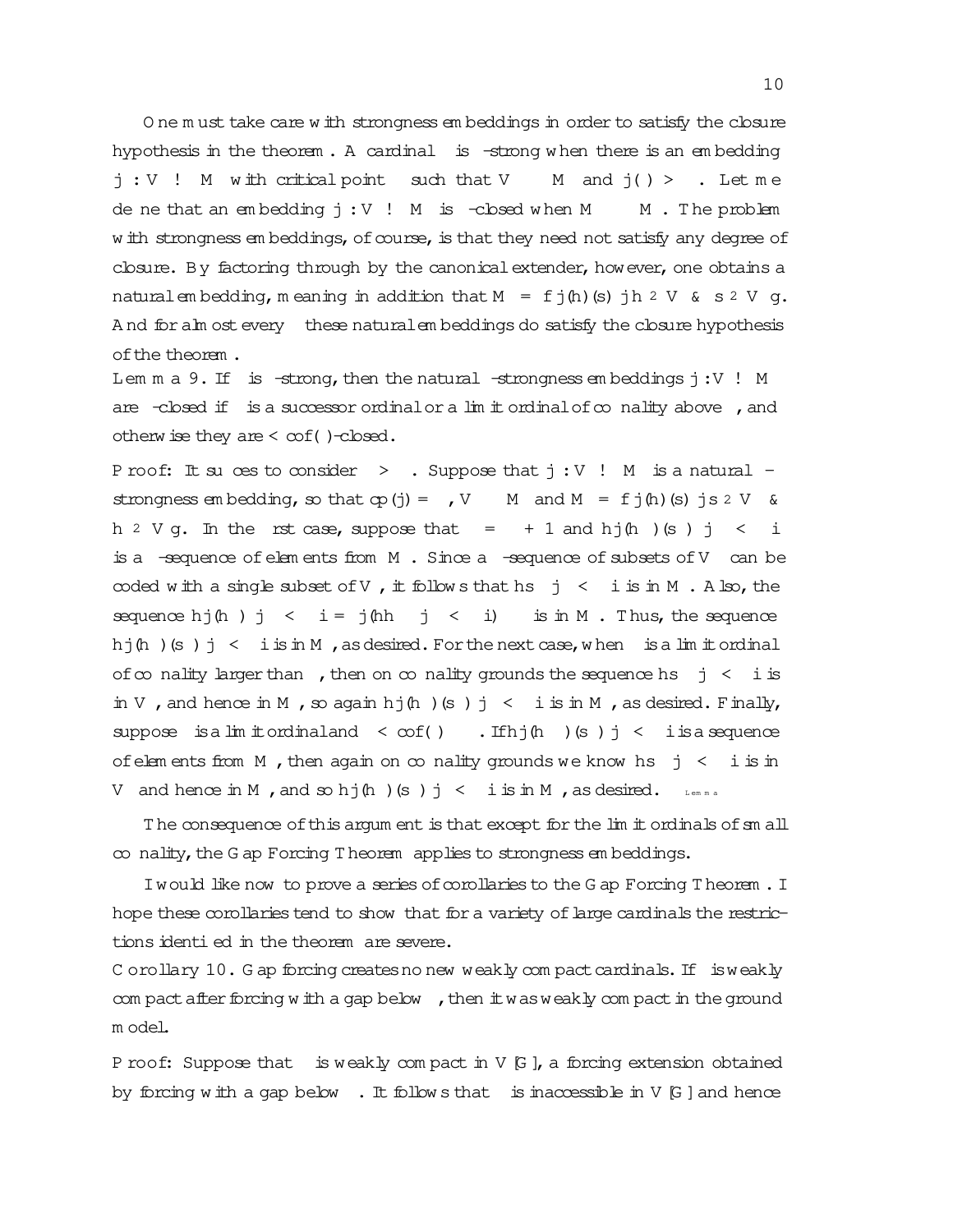also in V. Thus, it rem ains only to prove that has the tree property in V. If T is a -tree in V, then by weak compactness it must have a -branch in V [G]. Since every initial segm ent of this branch is in V, it follow s by the K ey Lem m a that the branch itself is in V, as desired.  $_{\text{conv}}$ 

C orollary  $11$ . A fter forcing w ith a gap below , every ultrapower embedding w ith criticalpoint in the extension lifts an em bedding from the ground m odel, and every -com plete m easure in the extension that concentrates on a set in the ground m odelextends a m easure in the ground m odel.

P roof: I am referring here not just to m easures on , but to m easures on an arbitrary set  $D$ , so that the corollary also covers the cases of, for example, supercom pactness and hugeness m easures. It is a standard fact that any ultrapower em bedding  $j:V[G]!$  M  $[j(G)]$  by a m easure in V  $[G]$  is closed under -sequences where  $=$  cp(j). Since the forcing adm its a gap below , the G ap Forcing T heorem im plies that  $j:V$  ! M is de nable from parameters in V. If concentrates on som e set D 2 V, then since X 2  $\,$  \$ [id] 2 j(X), it follow s that \ V 2 V is a  $m$  easure on  $D$  in V, and the corollary is proved.  $_{\text{convex}}$ 

C orollary 12. G ap forcing creates no new m easurable cardinals. If ism easurable after forcing w ith a gap below , then was m easurable in the ground m odel and every m easure on in the extension extends a m easure in the ground m odel. P roof: This is a special case of the previous corollary. Corollary

As a caution to the reader, let m e stress that the corollary does not say that every ultrapower em bedding  $j:V[G]$ ! M  $[j(G)]$  in the extension is the lift of an ultrapower em bedding  $j \vee \cdots \vee l$  M in the ground m odel. R ather, one only know s that the restricted em bedding  $j \vee j$  is denable from param eters in V. Indeed, it is possibleto constructan exam pleofa gap forcing extension V [G ]w ith an em bedding  $j:V[G]$ ! M  $[j(G)]$  that is the ultrapower by a norm alm easure in V  $[G]$  but the restriction j V is not an ultrapower em bedding at all,being instead som e kind of strongness extender em bedding.

C orollary 13. G ap forcing creates no new strong cardinals. If is -strong after forcing with a gap at  $\leq$ , and is either a successor ordinal or has  $\infty$  nality larger than , then was -strong in the ground m odel.

P roof: Suppose that  $V$   $G$  ] is the forcing extension obtained by forcing w ith a gap below. Lem m a 9 show sthat if is -strong in V  $[6]$  for such a as in the statem ent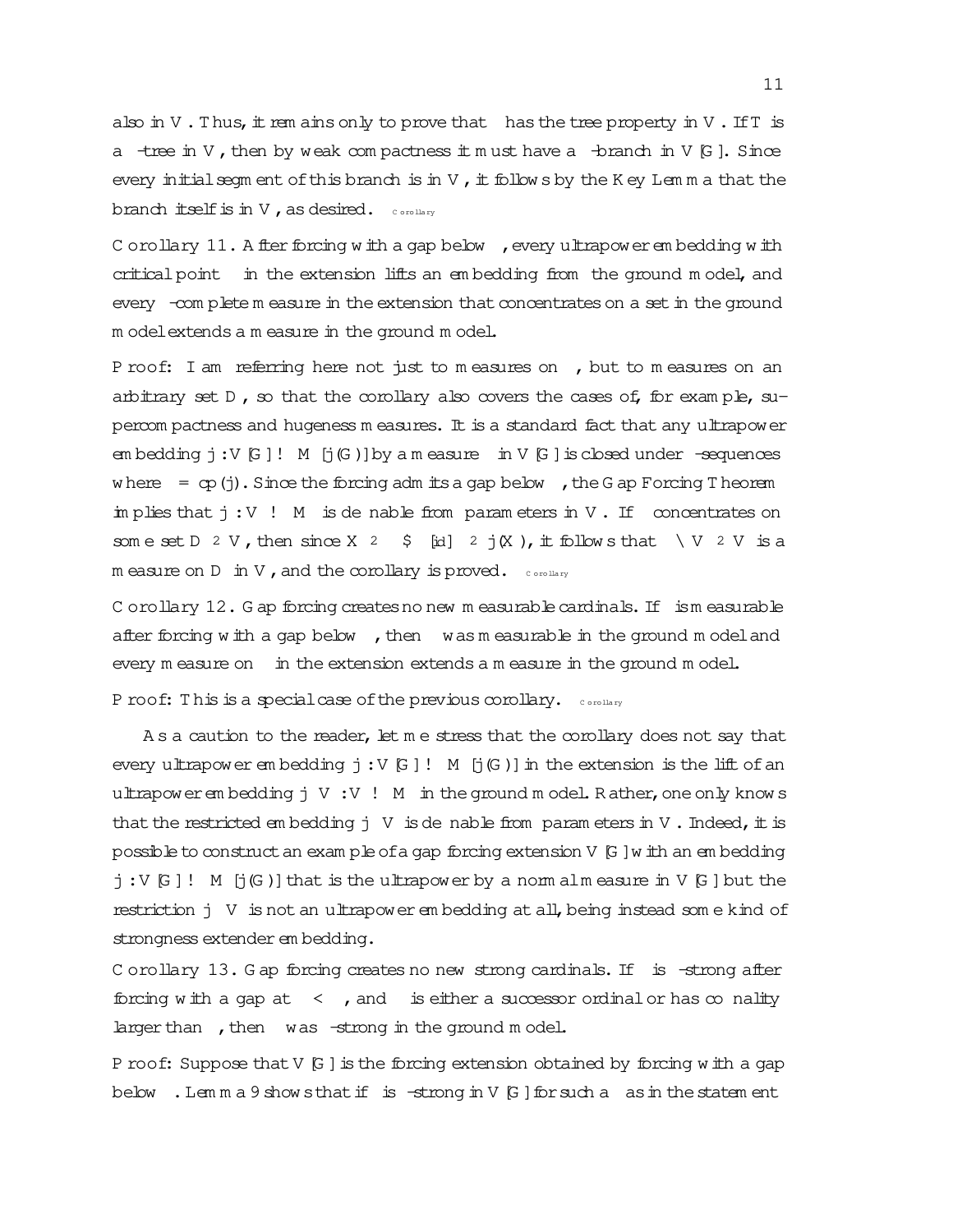of the corollary, then there is an embedding  $j : V \cup W$  [j(G) w itnessing this that is closed under  $-$ sequences. Consequently, by the G ap Forcing T heorem, the restriction  $j:V$  ! M is de nable from parameters in V, and since V M  $[j(G)]$ , Lem m a 8 im plies that V  $\parallel$  M . So is -strong in V, as desired.  $\parallel$  corollary

W hat we actually have is the following:

C orollary 14. A fter forcing P of size less than , no further -strategically closed forcing Q can increase the degree of strongness of any cardinal  $\rightarrow$ .

P roof: Suppose that is  $-\text{strong in V [g][H]}$ , the extension by P  $\downarrow$ , and  $>$  . In the rstcase, when is either a successor ordinalor a limit ordinalof conality above , the previous corollary show s that is  $-$ strong in V and hence also in the sm all forcing extension V  $[g]$ . For the second, m ore dicult case, suppose that is -strong in V  $[q]$ H ]and is a lim it ordinal with  $\infty f$  ( ) . Let  $j : V$   $[q]$ H ]! M  $[q]$ [j(H )] be a  $-\text{strong}$  em bedding by a canonical extender, so that M [g][j(H )] = f j(h)(s) j  $s \in V$  [g][H ] & h 2 V [g][H ]q. Thus, j is the embedding induced by the extender

 $E = f h A$ ; sijA V & s<sup>2</sup> j(A) & s<sup>2</sup> V [g][H ] q;

which is a subset of P  $(V)$  V  $[g][H]$ . This extender is the union of the smaller extenders  $E = E \setminus (P(V))$  V [g][H ] ) for unboundedly m any  $\leq$  . By the result of the previous corollary, we m ay assum e that these sm aller extenders each extend a strongness extender in  $V$ . Since each of these extenders extends uniquely to V  $[g]$ , the sm all forcing extension, it follows by the strategic closure of  $Q$ -that  $E \setminus V$  [g] is in V [g] and hence is -strong in V [g], as desired.  $\circ$  orollary

The two previous results are com plicated som ew hat by the intriguing possibility that sm all forcing could actually increase the degree of strongness of som e cardinal. T his question, an unresolved instance of the Levy-Solovay theorem , is raised in [H am W dn]. O ne could ask the corresponding question replacing sm allforcing w ith gap forcing, is it possible that forcing with a gap below can increase the degree of strongness of ? But the truth of the m atter is that the previous corollary shows that if gap forcing P  $\theta$  can increase the degree of strongness of a cardinal, then this increase is entirely due to the initialsm all forcing factor P. And the only way this can occur is if  $a < -$ strong cardinalis m ade  $-$ strong for some lim it ordinal of  $m$  all  $\infty$  nality.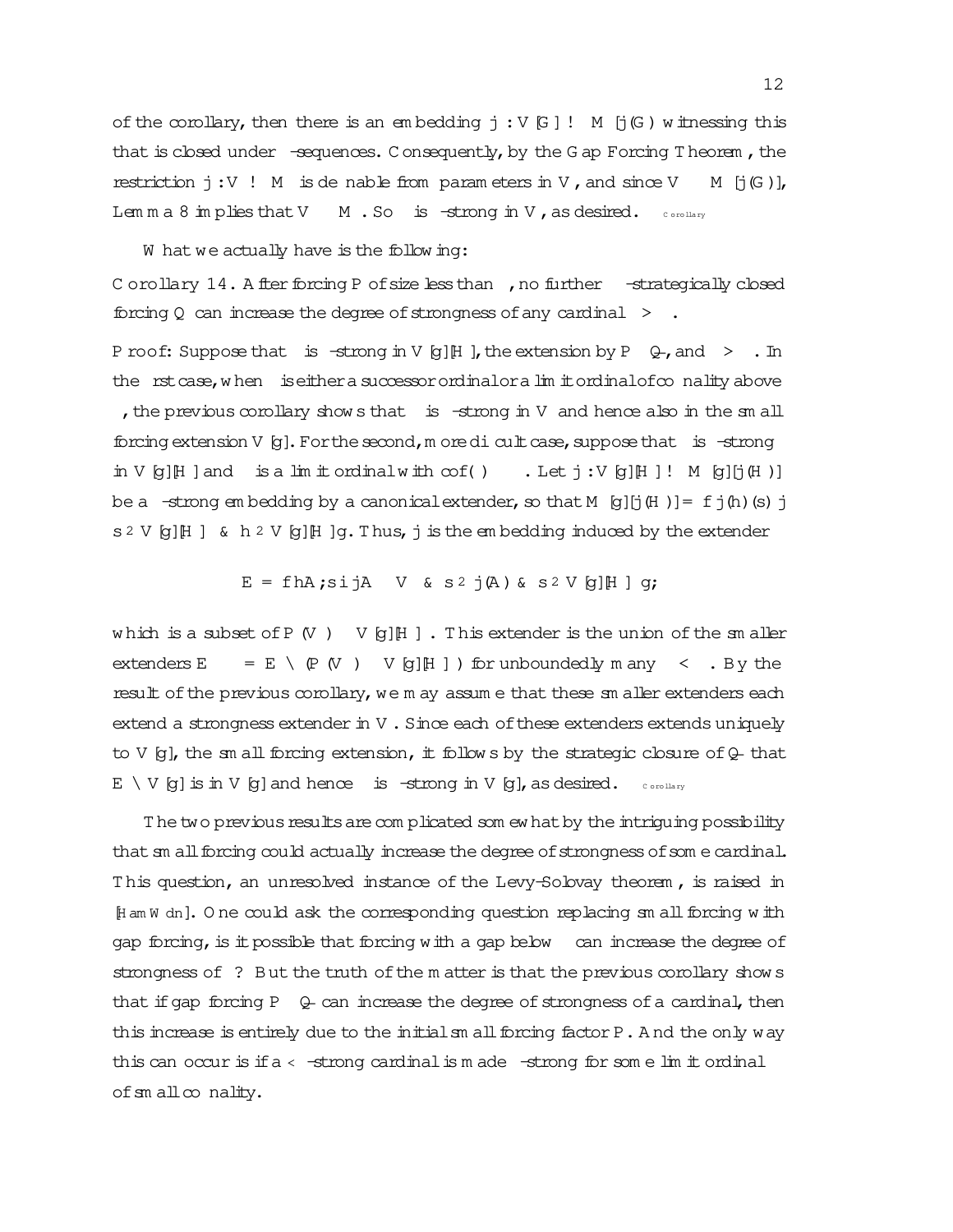C orollary 15. G ap forcing creates no new W oodin cardinals. If is W oodin after forcing with a gap below , then was W oodin in the ground m odel.

P roof: If is W oodin in V  $G$ , then for every A there is a cardinal  $\leq$ that is  $\langle$  -strong for A, m eaning that for every  $\langle$  there is an embedding  $j : V \cup W$  is the Critical point such that  $A \setminus \{A\}$  if  $(A) \setminus S$  such an em bedding can be found that is  $( + 1)$ -strong and induced by the canonical extender, so by Lem m a 9 we m ay assume that  $M$  [j(G)] is closed under  $-$ sequences. Further, such  $m$  ust be unbounded  $m$ , so we m ay consider som e such above the gap in the forcing. Thus, for  $A$  in the ground model, the  $G$  ap Forcing T heorem show sthat the restricted em bedding  $j:V$  ! M w itnesses the -strongness of for A in V ,and so was a W oodin cardinalin V ,as desired. C orollary

De ne that a forcing notion is m ild relative to when every set of ordinals of size less than in the extension has a name of size less than in the ground m odel. For exam ple, the reverse Easton iterations one often nds in the literature are generally m ild because the tail forcing is usually suciently distributive, and so any set of ordinals of size less than is added by some stage before  $\therefore$  A dditionally, any  $-c.c.$  forcing is easily seen to be m ild.

C orollary 16. M ild gap forcing creates no new strongly compact cardinals. If is -strongly com pact after forcing that is m ild relative to and adm its a gap below  $\prime$ then it was -strongly com pact in the ground m odel; and every strong com pactness m easure in the extension is isom orphic to one that extends a strong com pactness m easure from the ground m odel.

P roof: The point is that after m ild forcing, every strong compactness measure on P in the extension is isom orphic to a strong compactness measure  $\sim$  that concentrates on  $(P \t V'. To see why this is so, let j : V[G] ! M [j(G)] be the$ ultrapower by , and let  $s = [id]$ . Thus, j'' s j() and  $\overline{p}j < j($ ). By m ildness s has a name in M of size less than  $j( )$ , and using this name we can construct a set  $s^2$  M such that  $j''$  s  $j( )$  and  $j's$   $j( )$  in M . Furtherm ore, since is isom orphic to a m easure concentrating on , there m ust be some ordinal

 $\leq$  j( ) such that M [j(G)] = f j(h)( ) jh 2 V [G]q. I m ay assume that the largest elem ent of  $s$  has the form h; i, using a suitable de nable pairing function, by  $\sin p$  adding such a point if necessary. Let  $\sim$  be the m easure germ inated by  $\sigma$ via j, so that X  $2 \sim $$  s  $2 \text{ j(X)}$ . Since s is a subset of j( ) of size less than  $j()$  in M, it follows that  $\sim$  is a nemeasure on P in V [G] that concentrates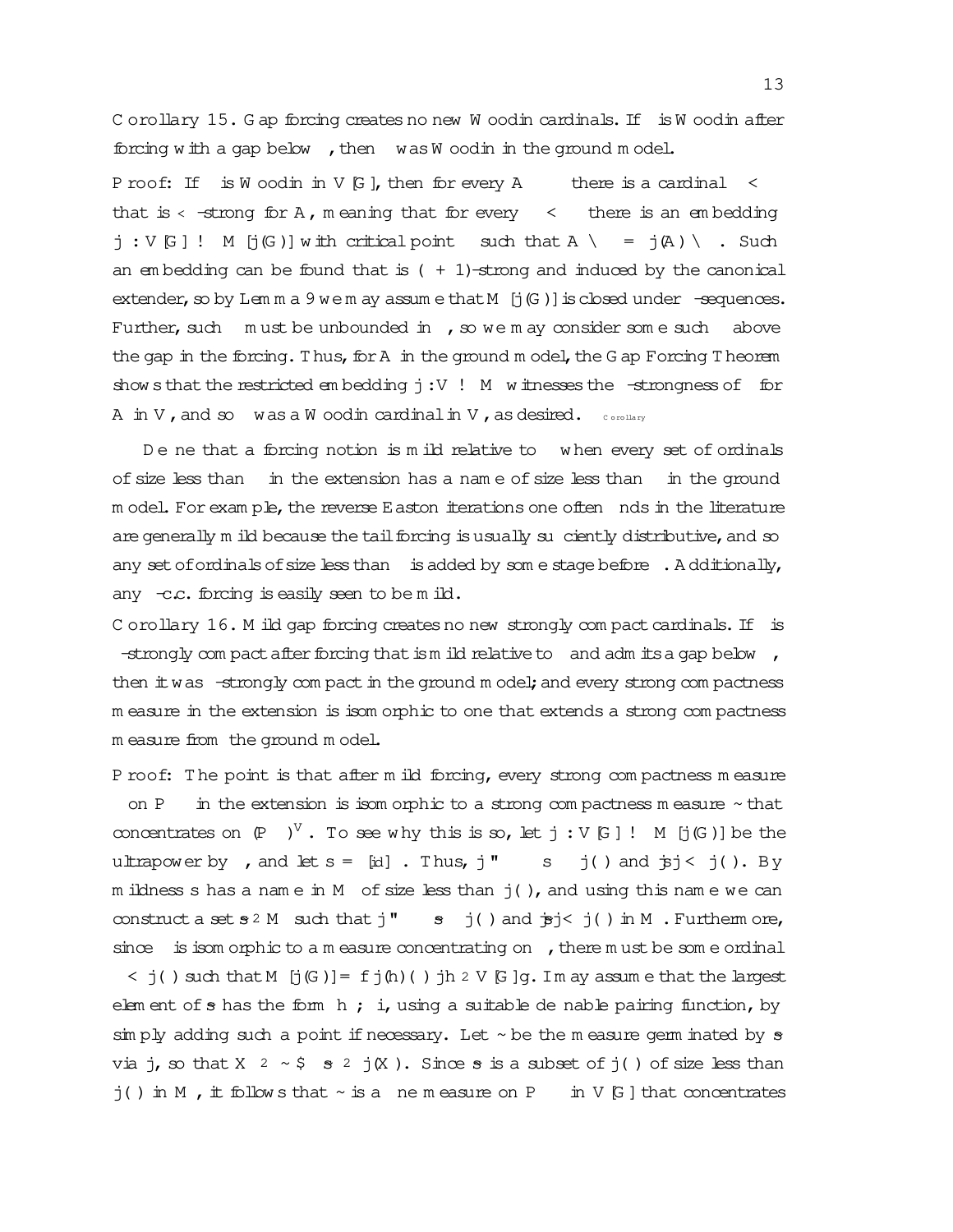on  $(P \t V'.$  I will now show that and ~ are isom orphic. For this, it suces by the seed theory of  $[Ham 97]$  to show that every elem ent of M  $[j(G)]$  is in the seed hull  $X = f \nmid h$  (s)  $h \nmid h$   $V \nmid G$  of  $S$ . By the choice of s we know that 2 X and so it is easy to conclude that  $j(h)$  ( ) 2 X for any function h 2 V  $[G]$ , as desired. So every strong com pactnessm easure is isom orphic to a strong com pactness m easure that concentrates on  $(P \quad )^{\vee}$  .

N ow the corollary follow sbecause the restricted em bedding  $j \vee j \vee j$  M m ust be de nable (w ith a name for as a param eter) in  $V$  by the G ap Forcing T heorem, and using this embedding one can recover  $\sim \langle V, w \rangle$  which is easily seen to be a ne  $m$  easure on P in V, as desired.  $_{\text{c} \text{ or allary}}$ 

C orollary  $17$ . G ap forcing creates no new supercom pact cardinals. Indeed, it does not increase the degree of supercom pactness of any cardinal. If is -supercom pact after forcing w ith a gap below , then was -supercom pact in the ground m odel, and further, every supercom pactnessm easure in the extension extends a supercom pactness m easure in the ground m odel.

P roof: If  $j : V(G)$ ! M  $[j(G)]$  is the ultrapower by the -supercom pactness m easure then the G ap Forcing T heorem im plies that the restricted em bedding  $j:V$  ! M is de nable from param eters in V, and Lemma 8 implies that M M in V. In particular,  $[id] = j''$  2 M, and so  $\forall$  M  $\forall$  m ust be in V, as desired.  $\cos \theta$ 

C orollary  $18$ . G ap forcing creates no new alm ost huge cardinals, huge cardinals, orn-huge cardinals for any n 2 !.

P roof: This argum ent is just the same. If  $j : V[G]$  ! M  $[j(G)]$  is an alm ost hugeness or hugeness em bedding in  $V$   $G$  , then the G ap Forcing T heorem im plies that the restricted embedding  $j:V$  ! M is de nable from parameters in V and Lem m a 8 show s that  $\pm$  is has the corresponding am ount of hugeness there.  $\circ$   $\circ$   $\circ$   $\circ$   $\circ$   $\circ$   $\circ$ 

Let m e close w ith the follow ing observation.

O bservation 19. T he closure assum ption on the em bedding in the G ap Forcing T heorem cannot be om itted, because if there are two norm alm easures on the m easurable cardinal in V then after m erely adding a C ohen realx there is an em bedding  $j : V [x] ! M [x] that does not lift an embedding from the ground$ m odel.

P roof: Suppose that  $_0$  and  $_1$  are norm alm easures on in V and x is a V generic C ohen real. By the Levy-Solovay T heorem [Levsol67], these m easures extend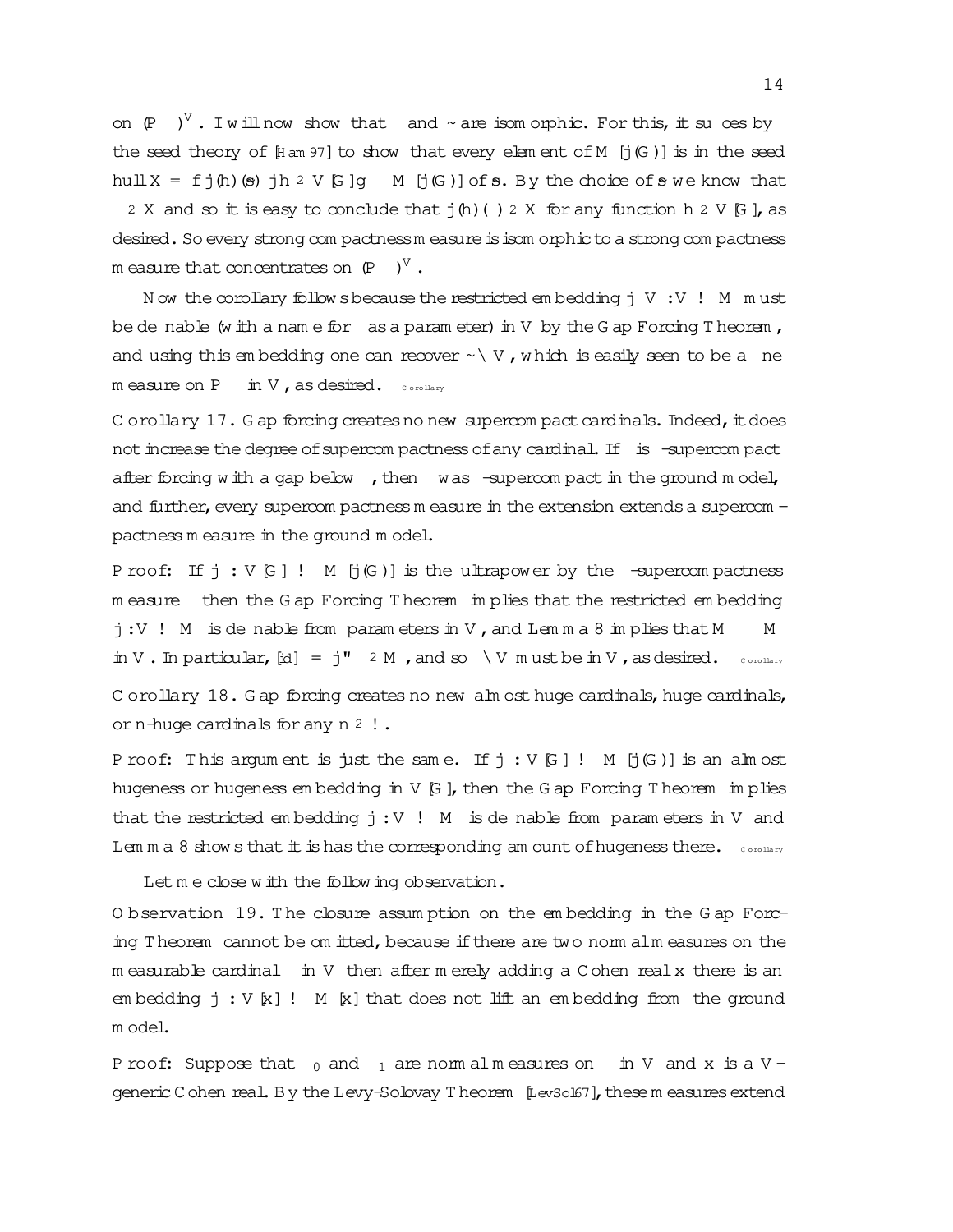uniquely to m easures  $_0$  and  $_1$  in V  $[k]$ , and furtherm ore the ultrapowers by the m easures  $_0$  and  $_1$  in V [x] are the unique lifts of the corresponding ultrapowers by  $_0$  and  $_1$  in V. Let  $j:V [x]!$  M [x] be the !-iteration determ ined in V [x] by selecting at the n<sup>th</sup> step either the the im age of  $_0$  or of  $_1$ , respectively, depending on the n<sup>th</sup> digit of x. If  $h_{n}$  jn < ! i is the critical sequence of this embedding, then for any X the standard argum ents show that  $n^2$  j(X) if and only if X is in the m easure whose im age is used at the  $n<sup>th</sup>$  step of the iteration. Suppose now towards a contradiction that the restricted embedding  $j \vee j$  is am enable to  $V$ . I will show that from j P ( )<sup>V</sup> one can iteratively recover the digits of x. First, by computing in V the set  $fX$  j 2 j(X )  $g$ , we learn which m easure was used at the initial step of the iteration and thereby also learn the initial digit of  $x$ . This inform ation also tells us the value of  $1 = j_{x(0)}($ ). C ontinuing, we can compute in V the set  $fX$  j  $_1$  2 j $X$  ) g to know the nextmeasure that was used and thereby learn the next digit of x and the value of  $\,$   $_2$  , and so on . Thus, from  $\,$  j  $\,$  P ( )  $^{\mathrm{V}}\,$  in V  $\,$  we would be able to recursively recover x, contradicing the fact that x is not in V. Theorem

T he argum ent works equally well w ith any sm all forcing; one sim ply uses a longer iteration.

M athem atics,C ity U niversity of N ew Y ork,C ollege of Staten Island 2800 V ictory B oulevard, Staten Island, NY 10314 hamkins@math.csi.cuny.edu http://www.math.csi.cuny.edu/ hamkins

## B ibliography

- [H am 97] Joel D avid H am kins, C anonical seeds and Prikry trees, Journal of Sym bolic Logic 62 no. 2 p. 373-396 (1997)
- [H am 98a]Joel D avid H am kins,D estruction or preservation as you like it,A nnals ofPure and A pplied Logic 91 p. 191-229 (1998)
- [H am 98b] Joel D avid H am kins, Sm all forcing m akes any cardinal superdestructible, Journalof Sym bolic Logic 63 no. 1 p. 51-58 (1998)
- [H am Sh 198] Joel D avid H am kins and Saharon Shelah, Superdestructibility: a dualto the Laver preparation, JournalofSym bolic Logic 63 no. 2 p. 549-554 (1998)
	- [H am 1 ] Joel D avid H am kins, G ap forcing: generalizing the Levy-Solovay theorem, subm itted to the Bulletin ofSym bolic Logic
- [H am W dn]Joel D avid H am kins and W . H ugh W oodin, Sm allforcing creates neither strong nor W oodin cardinals, forthcom ing